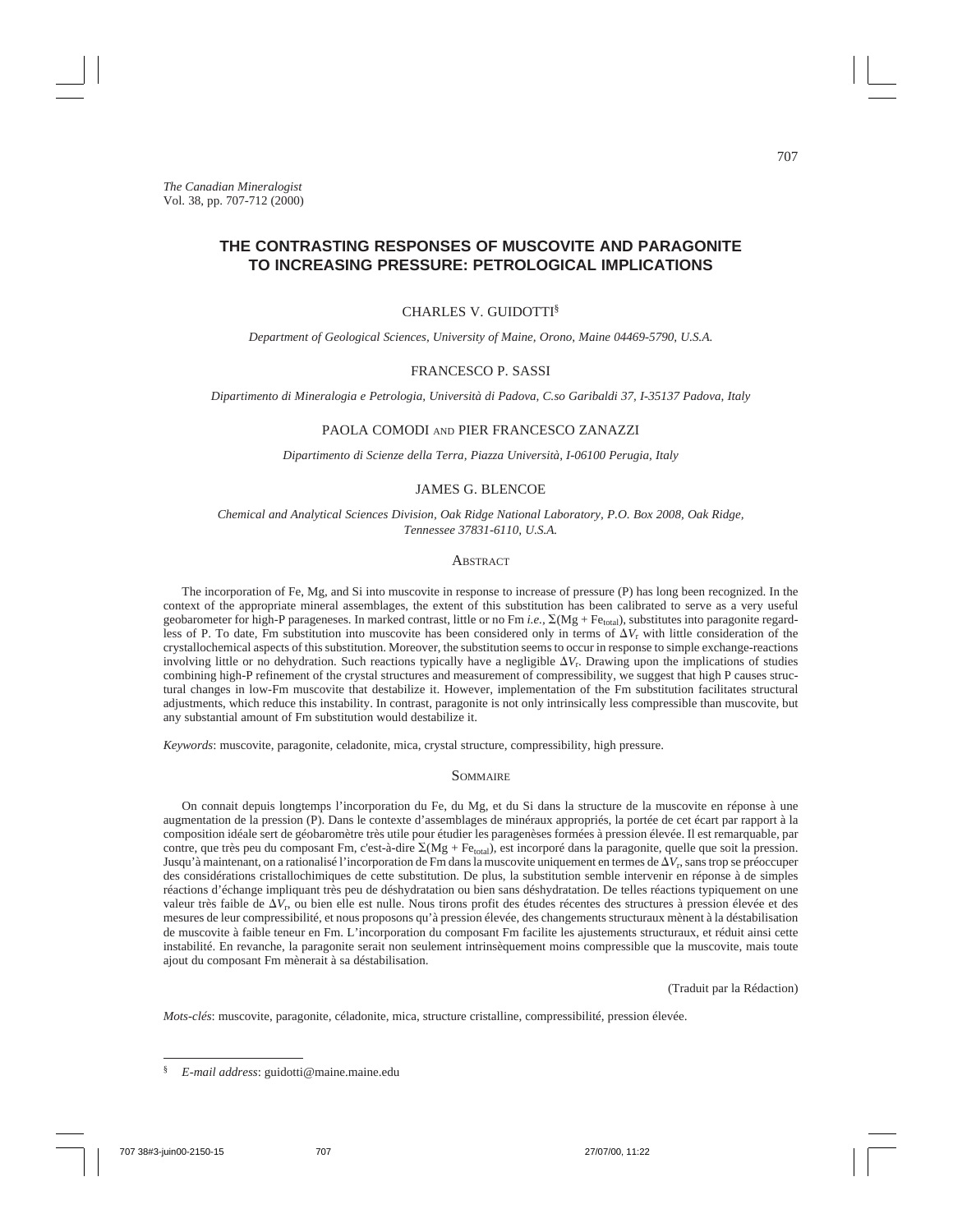## **INTRODUCTION**

Regardless of a rock's bulk composition or mineral assemblage, an increase in metamorphic pressure leads to an increase in the Fe, Mg, and Si contents of muscovite (Ms), *i.e.*, in the solid solution toward celadonite (Ernst 1963); at the same time,  $Na/(Na + K)$  and  $d(002)$ decrease. In contrast, the composition of paragonite (Pg) is largely unaffected by increasing P. In this paper, we discuss crystallochemical and compressibility data for muscovite and paragonite that shed light on these observations. Some of the crystallochemical data and many of the petrological details are presented in Sassi (1972), Guidotti & Sassi (1976, 1998) and Guidotti *et al*. (1989, 1992, 1994a, b). Moreover, Sassi *et al.* (1994) and Guidotti & Sassi (1976, 1998) have reviewed how the occurrences of muscovite and paragonite (including their polytypes) and muscovite–paragonite immiscibility are strongly correlated with P–T conditions of crystallization. For mica compressibility, we will utilize (a) the results of Hazen & Finger (1978), which show that layer silicates (phlogopite and chlorite) are highly compressible, especially along the *c* dimension, and (b) the recently published data of Comodi & Zanazzi (1995, 1997), who combined compressibility data and crystalstructure refinement results for three carefully chosen, naturally occurring muscovite and paragonite specimens, all with compositions that are essentially in the Na–K pseudobinary system muscovite–paragonite and having  $Na/(Na + K)$  values of 7.14, 38.14, and 88.0 mole %. The parageneses of these micas are summarized in Comodi & Zanazzi (1995, 1997). The sodian muscovite with a Na/(Na + K) value of 38.14 mole % essentially lies at the Na-limit for muscovite on the muscovite–paragonite solvus proposed by Guidotti *et al*. (1994a). The results of Comodi & Zanazzi (1995, 1997) are summarized in Figure 1 and in the next paragraph.

#### CRYSTALLOCHEMICAL ASPECTS

Two key results of the compressibility and highpressure crystal-structure work simultaneously performed by Comodi & Zanazzi (1995, 1997) can be summarized as follows: (1) the observed compressibilities and crystal structures at high pressure are systematically related to the  $Na/(Na + K)$  values of the three micas studied, and (2) the changes in structure occurring as a function of pressure affect the stability of the micas, especially muscovite. Also affected are the crystallochemical behavior of muscovite and paragonite in various petrological and structural regimes. In particular, important effects on the intrinsic stability and crystallochemical behavior of muscovite occur because of the following changes observed in the isochemical high-P studies (see Appendix Table 1 for details).

(1) Increased  $\alpha$  rotation (defined as rotation of the tetrahedra within the plane of the sheet of tetrahedra: Bailey 1984), plus large decreases in interlayer thick-



FIG 1. Compressibility data from Comodi & Zanazzi (1995, 1997). (A) Variation of K, the bulk modulus, with the Na/  $(Na + K)$  ratio of white mica in the Ms – Pg pseudobinary. (B) Comparison of unit-cell parameters normalized to room conditions; Ms:  $\nabla$  and dashed lines, Na-rich Ms:  $\triangle$  and solid lines, Pg: ■ and dotted line. Solid symbols are chosen for  $V/V_0$ ,  $c/c_0$ , and  $b/b_0$ , and open symbols for  $a/a_0$ . It can be seen that the compressibility of the *a* and *b* cell parameters is quite similar for Ms, Na-rich Ms, and Pg, but markedly different for *V*/*V*o and *c*/*c*o, decreasing progressively from Ms to Pg.

ness lead to: (a) significantly shortened K–O bond lengths, (b) closer proximity of highly charged cations in tetrahedral sites, and (c) greater repulsion of the basal layers of oxygen across the interlayer site (especially in Na-rich muscovite).

(2) The sheets of octahedra (VI) shrink, and especially they thin to near and beyond the minimum allowable thickness, 2.04 Å according to Bailey (1984). This thinning causes strong repulsion between oxygen atoms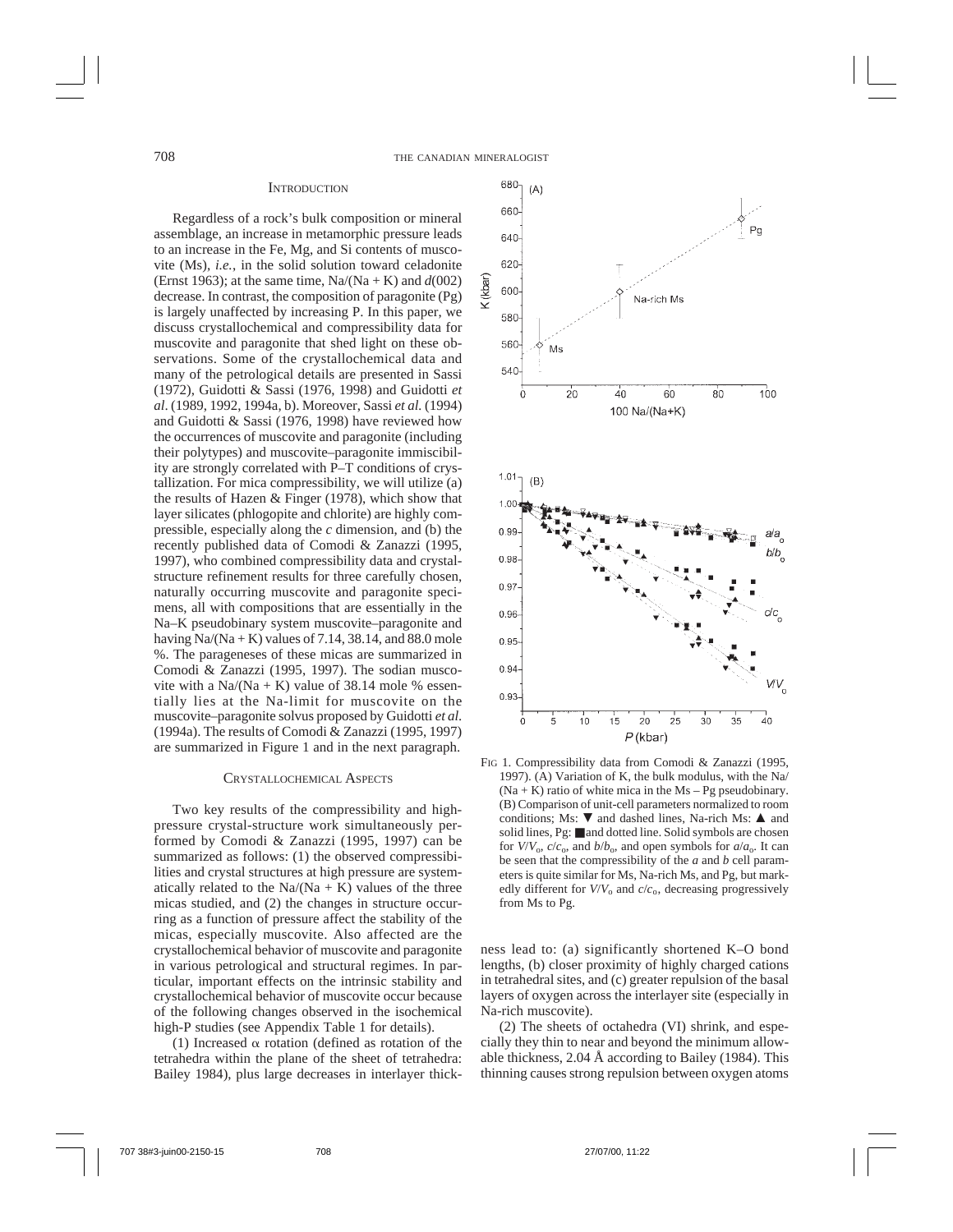on the top and bottom of the sheet (see the note in Appendix Table 1 concerning the thickness of the sheet of octahedra for the Na-rich muscovite at 27 kbar). As discussed below, in rocks, compositional changes of muscovite occur which counteract these destabilizing effects.

## **DISCUSSION**

Because the new compressibility and crystalstructure data discussed herein were obtained at room temperature, it is important to consider the potential effects of elevated temperatures (T). It is difficult to assess rigorously the effects of T on the compressibility of muscovite and paragonite, but by combining their low-T compressibility data with the low-P thermal expansion data of Catti *et al*. (1989), Comodi & Zanazzi (1995) concluded that, as expected, T and P generally have opposite effects on muscovite. Unfortunately, combining two separate datasets precluded rigorous quantification of the opposing effects. For muscovite recrystallizing in the strongly preferred orientation of slates (Guidotti *et al.*, in prep.), T is quite low and thus can probably be completely ignored. For Fm-rich muscovite [Fm:  $\Sigma(Mg + Fe_{total})$ ] in high-P blueschisteclogite terranes, the effects of P are probably dominant and more than counter any effects of T. Exceptions to this assumption might include muscovite that crystallized in deep-seated rocks at  $T = 600^{\circ}C$  (*e.g.*, muscovite that formed at both high P and T, as in the case of some rocks of the Western Alps (see data tabulation used in Guidotti *et al.* 1994b).

The most common effects of P discussed in the literature (*e.g*., Guidotti & Sassi 1976, 1998) involve the relatively low-Al limiting assemblage muscovite + K-feldspar + plagioclase with a coexisting Fe–Mg phase, *e.g.*, biotite. Indeed, the effect of P on the incorporation of  $Mg + Fe^{2+}$  into muscovite (or conversely, the incorporation of Si) in such assemblages is the basis for the well-known "phengite geobarometer" (Massonne 1981, 1993, Massonne & Schreyer 1986, 1987, Velde 1965, 1967, 1968). Less attention has been given to more Al-rich assemblages, including those with an Al-silicate present. Nonetheless, as demonstrated in the compilations used by Guidotti *et al*. (1994a, b), the effects of P on muscovite and paragonite listed in Appendix Table 2 also occur in such assemblages. That increasing P causes an increase of the Fm content in muscovite over a wide range of aluminous bulk compositions has also been confirmed by experiments performed at extremely high P (up to 100 kbar) by Domanik & Holloway (1996) for a high-Al bulk composition, and by Schmidt (1996) for a low-Al bulk composition (see Guidotti & Sassi 1998, p. 841). In summary, as discussed in detail by Guidotti & Sassi (1976, 1998), the bulk Al-content in mineral assemblages can markedly affect the extent to which Fm substitutes into muscovite; however, for a given Al bulk-rock content, Fm incorporation into muscovite is P-controlled.

Previous attempts (*e.g*., Guidotti *et al.* 1992) to understand atomistically the effect of high P on the composition of muscovite centered on P-induced changes in the interlayer (XII) site. Now, in the context of the structural changes listed in Appendix Table 1, we suggest that the isochemical destabilizing effects described above act in concert to produce the chemical and structural changes reflected in the observations considered herein (Appendix Table 2). From this broader starting point, our reasoning parallels that of the abovementioned previous explanations, *i.e.,* in rocks, muscovite undergoes a twofold compositional adjustment to mitigate the destabilizing effects caused by increasing P: (a) substitution of Fm for  $VIA1$  mitigates the overthinning of the VI sheet and also lessens the increase in  $\alpha$  rotation, which would otherwise lead to excessively short K–O bonds; (b) an increase in  $K/(K + Na)$  helps prop apart the 2:1 sheets, thereby keeping the basal atoms of oxygen from getting too close. These changes lead to larger cations in VI and XII sites and smaller cations in IV sites (Si replacing Al). The latter substitution also helps to counter the significant increase of  $\alpha$ that occurs when muscovite is highly compressed.

As determined at the Earth's surface, Fm-rich muscovite has a markedly smaller  $\alpha$  angle (6–8°) than muscovite. This produces a larger XII site which, as discussed by Bailey (1984), allows the alkali ions to sink deeper into the pseudohexagonal rings of basal oxygen atoms. Hence, compared to muscovite, there is a marked shortening of the *c* unit-cell dimension. In contrast, the *a* and *b* cell dimensions are larger owing to the effects of Fm increase in the VI sites. As discussed by Guidotti *et al*. (1992), the net result is that at the Earth's surface, Fm-rich muscovite has a somewhat larger unit-cell volume than muscovite.

The combined compositional and structural changes described above for muscovite subjected to high P lead to a much less distorted crystal structure, especially compared to that produced in the isochemical compressibility experiments described above. In this context, Comodi & Zanazzi (1995, p. 176) discussed studies suggesting that "the stability of micas largely depends on the degree of distortion of various layers". Assuming that the results of Hazen & Finger (1978) on a trioctahedral mica can be extrapolated to dioctahedral micas, they concluded that "in high-pressure environments, micas with small  $\alpha$  rotations and octahedral layers having high bulk moduli (*i.e.,* less compressible) are more stable", as would be produced by the substitutions noted above.

Finally, it is notable that increases in Fm, K, and Si in muscovite due to increasing P cause its cell volume (as determined at conditions of the Earth's surface) to increase, which is seemingly at odds with an increase in P. However, this a well-documented observation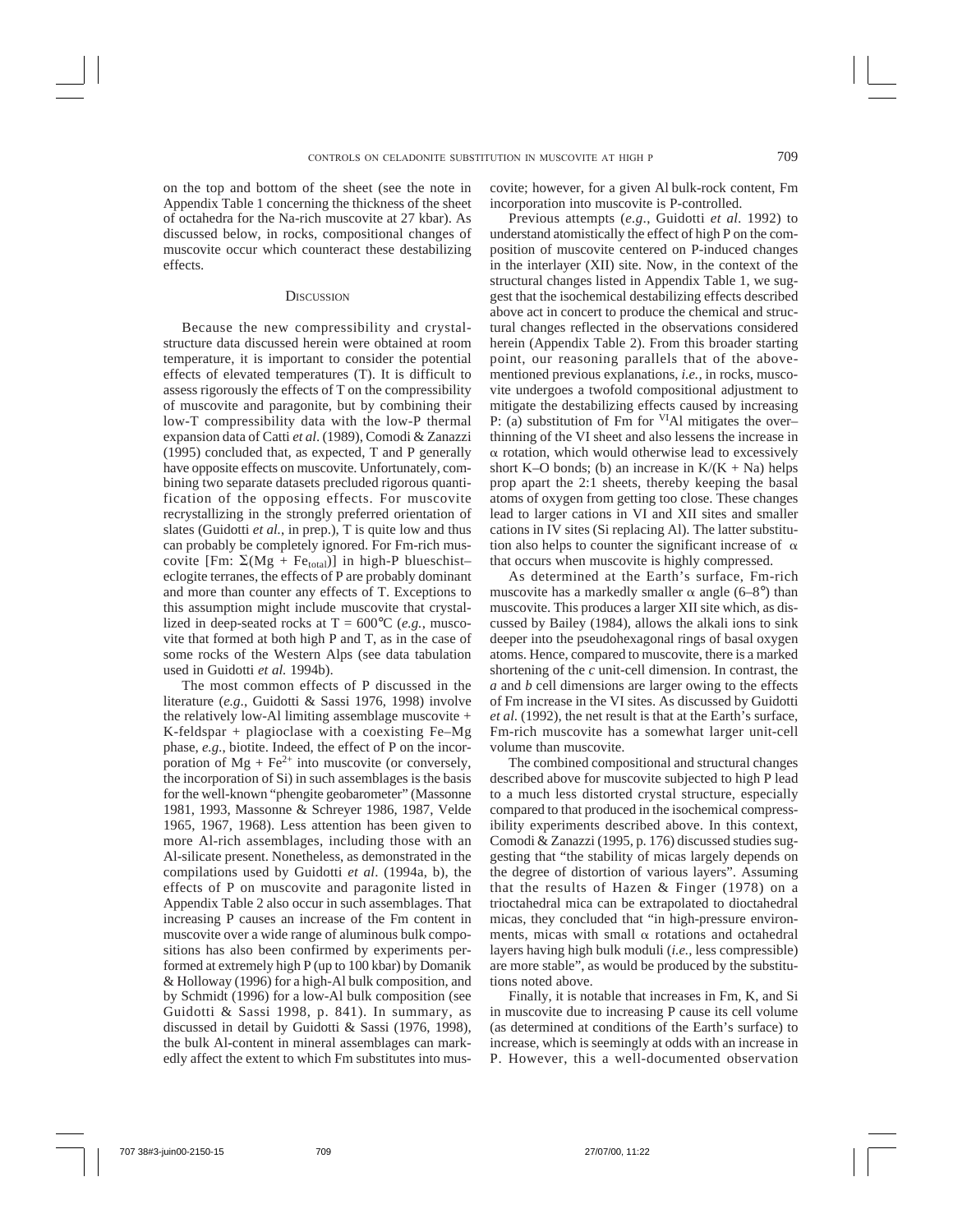(Guidotti *et al.* 1992). Presumably, muscovite is involved either in dehydration or exchange reactions with chlorite, such that  $\Delta V_r$  is either slightly negative or, as typical for exchange reactions, near zero.

## **CONCLUSIONS**

Analysis of combined compressibility measurements and high-P crystal-structure refinements shows that high P destabilizes low-Fm muscovite. This destabilization is mainly related to bond lengths, bond angles, and dimensions of both the individual coordination polyhedra and the sheets of polyhedra. Consequently, muscovite changes chemically to counteract these P-induced instabilities. However, even though undergoing P-induced structural changes (Comodi & Zanazzi 1997), coexisting paragonite shows no clearly discernible compositional adjustments at pressures up to ~25 kbar. Possibly this constancy is related to the octahedrally coordinated Na in the interlayer sites and the associated intrinsically large amounts of  $\alpha$  rotation (*e.g.*, 16.0° at 0.001 kbar and 17.9° at 25 kbar). Such high values of would hinder enlargement of the VI sheet, as would occur by significant incorporation of Fm. Guidotti *et al.* (1994a, b) presented similar arguments, suggesting that incorporation of more than minor Fm into paragonite would destabilize it. Finally, as seen on Figure 1, paragonite is inherently less compressible than muscovite. Hence, possibly the structural changes occurring as P increases impart less instability to a paragonite crystal than a coexisting muscovite crystal, thereby not requiring the compositional adjustment seen in muscovite.

#### **ACKNOWLEDGEMENTS**

Discussions with R. Hazen at various points in this work have been very helpful and are much appreciated. Research support of various types has been provided to the authors as follows: CVG: travel support from the University of Maine and from the Italian CNR *via* the "Short Term Mobility Program"; FPS: from Italian CNR and MURST; PFZ: from the Italian CNR and MURST (project on "Relations between structure and properties in minerals: analysis and applications); JGB: from the Geothermal Technology Program of the Office of Energy Efficiency and Renewable Energy, U.S. Department of Energy, under contract number DE–AC05– 96OR22464 with Oak Ridge National Laboratory, managed by Lockheed Martin Energy Research Corporation. Finally, the comments of R. Hazen and R.T. Downs as reviewers have been helpful and are much appreciated.

## **REFERENCES**

- BAILEY, S.W. (1984): Crystal chemistry of the true micas. *In* Micas (S.W. Bailey, ed.). *Rev. Mineral.* **13**, 13-60.
- CATTI, M. & FERRARIS, G. & IVALDI, G. (1989): Thermal strain analysis in the crystal structure of muscovite at 700°C. *Eur. J. Mineral.* **1**, 625-632.
- COMODI, P. & ZANAZZI, P.F. (1995): High-pressure structural study of muscovite. *Phys. Chem. Minerals* **22**, 170-177.
- $\&$  \_\_\_\_\_\_\_\_\_\_ (1997): Pressure dependence of structural parameters of paragonite. *Phys. Chem. Minerals* **24**, 274-280.
- DOMANIK, K.J. & HOLLOWAY, J.B. (1996): The stability and composition of phengitic muscovite and associated phases from 5.5 – 11 GPa: implications for deeply subducted sediments. *Geochim. Cosmochim. Acta* **60**, 4133-4150.
- ERNST, W.G. (1963): Significance of phengitic micas from low grade schists. *Am. Mineral.* **48**, 1357- 1373.
- GUIDOTTI, C.V., MAZZOLI, C., SASSI, F.P. & BLENCOE, J.G. (1992): Compositional controls on the cell dimensions of 2*M*1 muscovite and paragonite. *Eur. J. Mineral.* **4**, 283-297.
- \_\_\_\_\_\_\_\_ & SASSI, F.P. (1976): Muscovite as petrogenetic indicator mineral in pelitic schists. *Neues Jahrb. Mineral., Abh.* **127**, 97-142.
- \_\_\_\_\_\_\_\_\_\_ & \_\_\_\_\_\_\_\_ (1998): Petrogenetic significance of Na–K white mica mineralogy: recent advances for metamorphic rocks. *Eur. J. Mineral.* **10**, 815-854.
- \_\_\_\_\_\_\_\_, \_\_\_\_\_\_\_\_ & BLENCOE, J.G. (1989): Compositional controls on the *a* and *b* cell dimensions of  $2M_1$  muscovite. *Eur. J. Mineral.* **1**, 71-84.
- \_\_\_\_\_\_\_\_, \_\_\_\_\_\_\_\_, \_\_\_\_\_\_\_\_ & SELVERSTONE, J. (1994a): The paragonite–muscovite solvus. I. P–T–X limits derived from the Na–K compositions of natural, quasibinary paragonite–muscovite pairs. *Geochim. Cosmochim. Acta* **58**, 2269-2275.
- \_\_\_\_\_\_\_\_, \_\_\_\_\_\_\_\_, SASSI, R. & BLENCOE, J.G. (1994b): The effects of ferromagnesian components on the paragonite– muscovite solvus: a semiquantitative analysis based on chemical data for natural paragonite muscovite pairs. *J. Metamorph. Geol.* **12**, 779-788.
- HAZEN, R.M. & FINGER, L.W. (1978): The crystal structures and compressibilities of layer minerals at high pressure. II. Phlogopite and chlorite. *Am. Mineral.* **63**, 293-296.
- MASSONNE, H.-J. (1981): *Phengite: eine experimentelle Untersuchung ihres Druck–Temperatur-Verhaltens in System K<sub>2</sub>O–MgO–Al<sub>2</sub>O<sub>3</sub>–SiO<sub>2</sub>–H<sub>2</sub>O. Ph.D. thesis, Ruhr* Univ. Bochum., Bochum, Germany.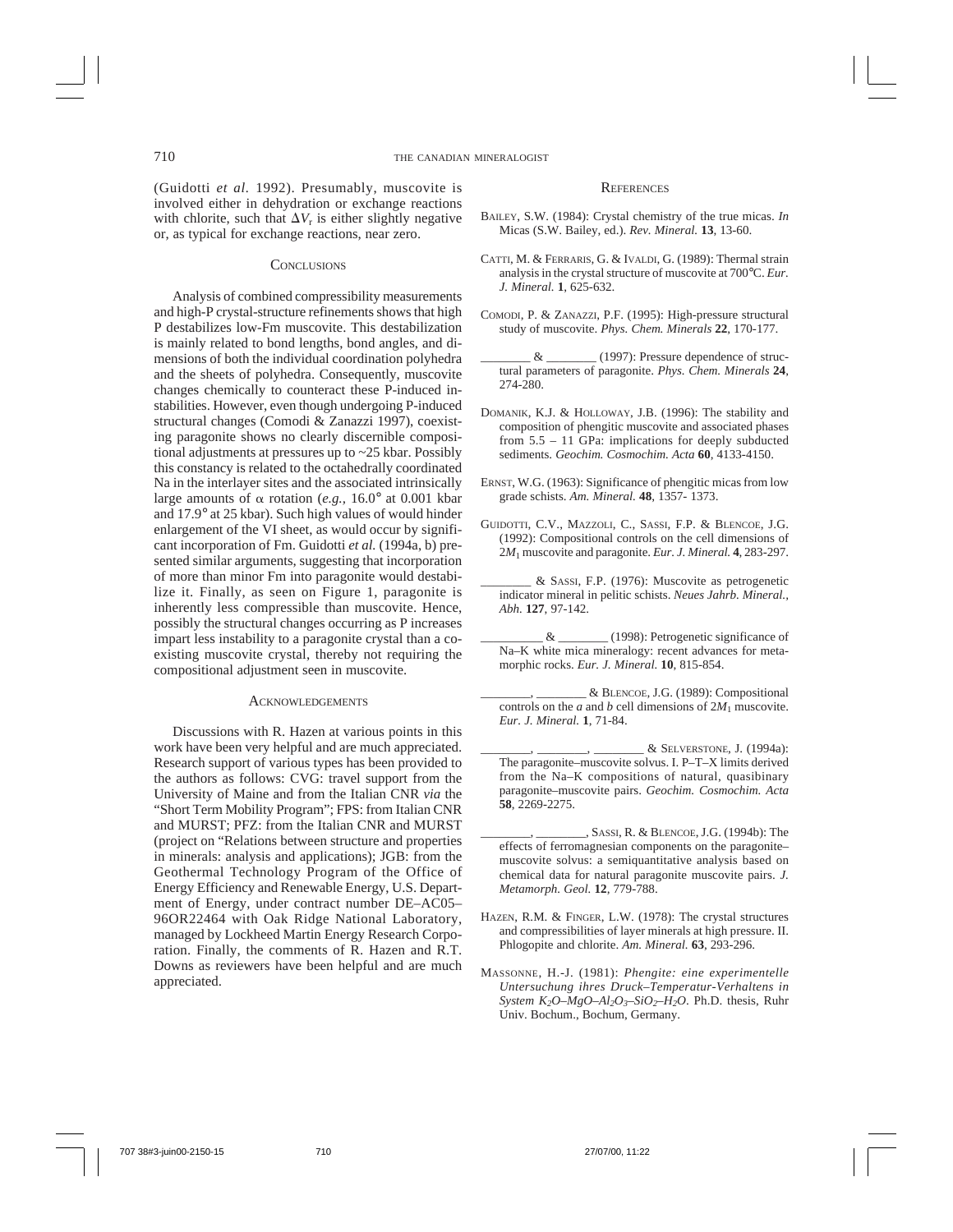\_\_\_\_\_\_\_\_ (1993): Phengite geothermobarometry: applications and geodynamic implications. *Plinius* **10** (abstr.).

\_\_\_\_\_\_\_\_ & SCHREYER, W. (1986): High-pressure syntheses and X-ray properties of white micas in the system  $K_2O-$ MgO–Al2O3–SiO2–H2O. *Neues Jahrb. Mineral., Abh.* **153**, 177-215.

\_\_\_\_\_\_\_\_ & \_\_\_\_\_\_\_\_ (1987): Phengite geobarometry based on the limiting assemblage with K-feldspar, phlogopite, and quartz. *Contrib. Mineral. Petrol.* **96**, 212-224.

- SASSI, F.P. (1972): The petrological and geologic signifiance of the  $b_0$  values of potassic white micas in low-grade metamorphic rocks. An application to the Eastern Alps. *Tschermaks Mineral. Petrogr. Mitt.* **18**, 105-113.
	- \_\_\_\_\_\_\_\_, GUIDOTTI, C.V., RIEDER, M. & DE PIERI, R. (1994): On the occurrence of metamorphic  $2M_1$  phengites: some

thoughts on polytypism and crystallization conditions of 3*T* phengites. *Eur. J. Mineral.* **6**, 151-160.

- SCHMIDT, M.W. (1996): Experimental constraints on recycling of potassium from subducted oceanic crust. *Science* **272**, 1927-1930.
- VELDE, B. (1965): Phengitic micas: synthesis, stability, and natural occurrence. *Am. J. Sci.* **263**, 886- 913.

 $(1967)$ : The Si<sup>+4</sup> content of natural phengites. *Contrib. Mineral. Petrol.* **14**, 250-258.

(1968): The  $Si^{+4}$  content of natural phengites: a reply. *Contrib. Mineral. Petrol.* **17**, 82-84.

*Received February 9, 2000, revised manuscript accepted May 11, 2000.*

#### APPENDIX TABLE 1. SOME IMPORTANT CHARACTERISTICS OF Ms COMPRESSIBILITY\*

#### Effects of Na/(Na + K) on compressibility

- Compressibility is highly anisotropic in both Ms and Pg. Ratios of compressibility along the unit-cell edges for K- and Na-rich samples are:  $\beta_a$ :  $\beta_b$ :  $\beta_c = 1$ : 1.15: 3.55 in Ms, and 1: 1.19: 3.46 in Pg. Ms and Pg are both much more compressible along c, and have the same compressibility along  $a$  and  $b$ .
- Isothermal bulk moduli are 490 kbar for Na-poor Ms and 540 kbar for Na-rich Ms, a 10% increase.
- Na-rich Ms is about 15% less compressible than K-rich Ms along c. This difference is due entirely to higher compressibility along c for the K-rich Ms. High-pressure refinement of the structure shows that the difference in compressibility between the Na-rich and K-rich Ms is largely due to the 30% difference in the Na/(Na + K) ratio.
- For both micas, the strain ellipsoid is almost a rotation ellipsoid with the axis of maximum compression perpendicular to the mica layers.
- The layers of tetrahedra and octahedra have different compressibilities, the latter being more compressible. This results in an increase (over 28 kbar) of the  $\alpha$  rotation by about 2° (~12%) for both micas, and in changes of the interlayer cation-oxygen bond lengths.

## Effects of pressure on crystal structure

- At high P, the main changes occur in the interlayer region: its contribution to the decrease of  $c$  is six times greater than that of the intralayer portion of the mica structure.
- Of the coordination polyhedra, the alkali-bearing interlayer site changes the most by far. Moreover, K-O inner, the shorter bond, shortens more than the K-O outer.
- Intralayer polyhedra: (i) the shape and size of tetrahedra are independent of P; (ii) the octahedra change moderately, their volumes decreasing and the sheet thinning.
- The changes in the sheets of tetrahedra and octahedra increase the misfit between them, thereby necessitating the increase of  $\alpha$  rotation by the tetrahedra, by about 2°: [Na-poor Ms:  $10.3^\circ \rightarrow 11.9^\circ$  ( $\Delta = 1.6^\circ$ ); Na-rich Ms:  $10.9^\circ \rightarrow 13.7^\circ$  ( $\Delta = 2.8^\circ$ ]
- In response to high P, the sheets of octahedra shrink and thin, approaching the lower limit of sheet thickness at 2.04 Å, where the oxygen atoms come into contact and strongly repel each other.